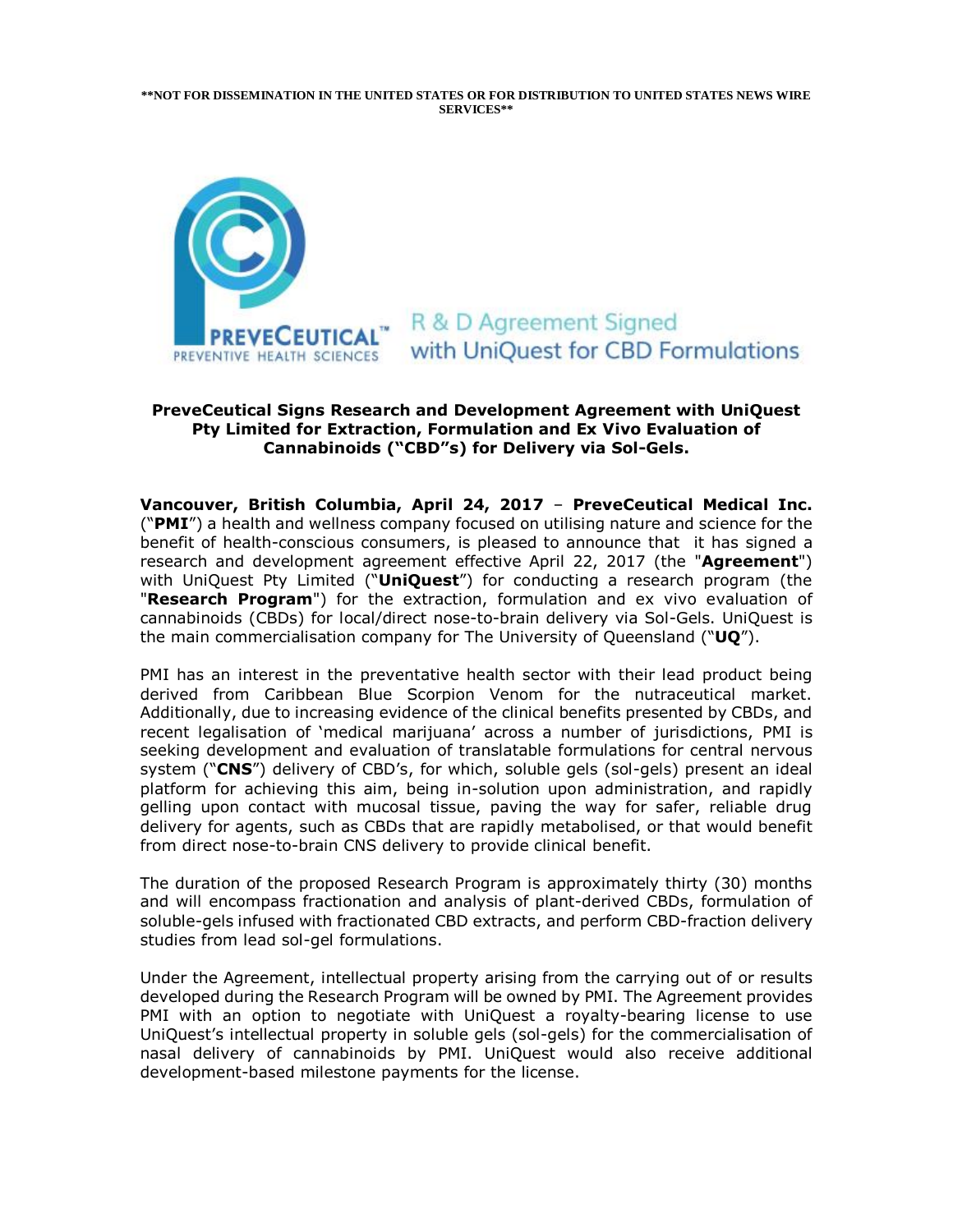*"Working with UniQuest and the University of Queensland on this research program provides PMI with unique opportunities towards developing products that promote good health and wellness. Nasal delivery of CBDs will potentially provide a safer and reliable delivery platform with clinical benefits that include benefits for pain, inflammation, seizures, and mental illness",* said Stephen Van Deventer, PMI's Chairman and Chief Executive Officer.

Information on these projects will be presented by Dr. Makarand Jawadekar, PMI's Chief Science Officer, and Dr. Harendra (Harry) Parekh, of the University of Queensland's School of Pharmacy, at PMI's presentation on April 27, 2017.

## **Presentation Information:**

Venue: The Fairmont Waterfront Hotel (900 Canada Pl, Vancouver, BC V6C 3L5), Malaspina Room

Date: Thursday, April 27, 2017

Time: 1:30 p.m. PDT to 6:00 p.m. PDT

Confirm your attendance, register by clicking here: [https://preveceutical](https://preveceutical-presentation-2017.eventbrite.ca/)[presentation-2017.eventbrite.ca/](https://preveceutical-presentation-2017.eventbrite.ca/)

## **Update on Previously Announced Amalgamation and Financing**

The non-brokered private placement of up to 10 million units for minimum gross proceeds of at least \$1 million and maximum gross proceeds of up to \$5 million (the "Financing") being conducted by Carrara Exploration Corp. (CSE: CAA) ("Carrara"), pursuant to a previously announced amalgamation agreement, is ongoing. The amalgamation agreement provides for the acquisition of PMI by Carrara by way of a three-cornered amalgamation and a reverse take-over of Carrara by PMI. A copy of the news release announcing the Financing and a copy of the amalgamation agreement were posted on Carrara's profile on the System for Electronic Document Analysis and Retrieval (SEDAR)'s website on March 23, 2017, and can be accessed at [www.sedar.com.](http://www.sedar.com/)

## **About UniQuest Pty Ltd.**

UniQuest is the main commercialisation company of UQ, specialising in the commercialisation of intellectual property, research outcomes and expertise. UniQuest delivers commercialisation outcomes which provide impact for business, the environment, global communities and society as a whole. UniQuest benchmarks in the top 10 percent globally for university-based technology transfer. UQ innovations licenced by UniQuest are now generating annual sales of over \$3 billion. For example, UQ superconductor technology, through licensing arrangements, is used in two-thirds of the world's MRIs and more than 80 million doses of the life-saving Gardasil® cervical cancer vaccine, patented by UniQuest in 1991, have been distributed throughout 121 countries, including 72 developing countries.

One Behalf of the Board of Directors,

## **Stephen Van Deventer**